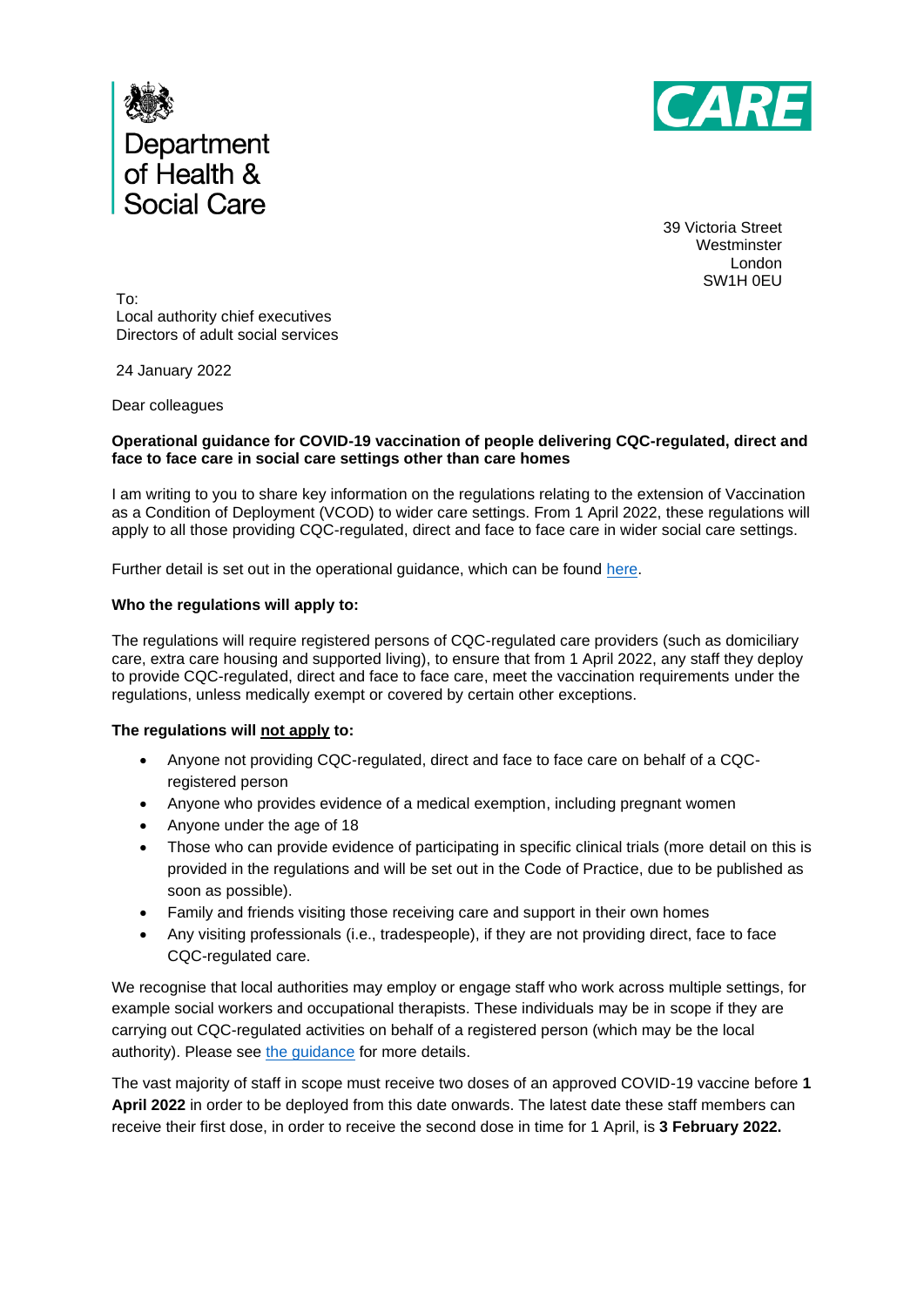

# Department of Health & **Social Care**

## **Important next steps for Local Authorities**

Support from the sector has been vital in encouraging those who work in social care to take up the COVID-19 vaccine. National support is available (see below), but we understand the importance of local solutions, communications and conversations. You have an essential part to play to secure effective delivery of this policy, and I would be grateful if you could continue to:

- Work closely with your ICS, NHS vaccination leads and local providers to maximise vaccine delivery and uptake, adopting a 'hyper-local' approach to vaccination so that staff can receive their vaccine closer to home and at a convenient time.
- Co-ordinate communications with your ICS and NHS vaccination leads to ensure evidencebased, tailored, clear, and simplified messaging is reaching care staff and managers via wellestablished communications channels.
- Widely advertise up-to-date information about the location and opening times of local / mobile / pop-up vaccination sites.
- Encourage staff working in the sector to receive their first dose of a COVID-19 vaccination before the  $3^{rd}$  February deadline, working with local systems to provide personalised, inperson or interactive support where possible. For example, helping organise conversations between staff and GPs if they have concerns about receiving the vaccine, or engaging faith and community leaders to develop culturally-informed resources and approaches to support vaccine uptake among all communities.
- Use DHSC's [communications toolkit,](https://drive.google.com/drive/folders/1UcB985rbWuJQXZ0woCqq-mtKDJOYpKXp) which contains information and resources on VCOD, as well as a separate [dedicated toolkit](https://campaignresources.phe.gov.uk/resources/campaigns/92/resources/5855) to help encourage vaccination among care staff. Staff can book their COVID-19 vaccinations through the [National Booking Service](https://digital.nhs.uk/coronavirus/vaccinations/national-booking-service) or by calling 119 free of charge.
- Encourage Capacity Tracker data to be regularly updated by care providers, for both directly employed staff and agency workers. For both national and local oversight, this is essential data to inform if and where further action might be needed.
- To plan for how you might best support providers to manage any impact on workforce after the regulations come into force from 1 April 2022.

The ASC Regional leads will be contacting local authorities ahead of the 3rd February deadline to discuss your plans to increase uptake and planned mitigations.

## **Relation to VCOD in care homes:**

These new regulations and associated guidance do not replace the regulations for care homes but are intended to complement the care homes guidance, although they differ in some respects. The [operational guidance](https://www.gov.uk/government/publications/vaccination-of-workers-in-social-care-settings-other-than-care-homes-operational-guidance/coronavirus-covid-19-vaccination-as-a-condition-of-deployment-for-the-delivery-of-cqc-regulated-activities-in-wider-adult-social-care-settings) sets out these differences, and updated care homes guidance can be found [here.](https://www.gov.uk/government/publications/vaccination-of-people-working-or-deployed-in-care-homes-operational-guidance)

The regulations that introduce VCOD across health and wider social care also include some amendments to the care home regulations to align the two policies. This includes changes regarding new starters. In care homes, this amendment allows new starters to start work following vaccination sooner than was possible under the original care home regulations. This change means that new people can be recruited more quickly, while continuing to support the public health objectives of the policy overall.